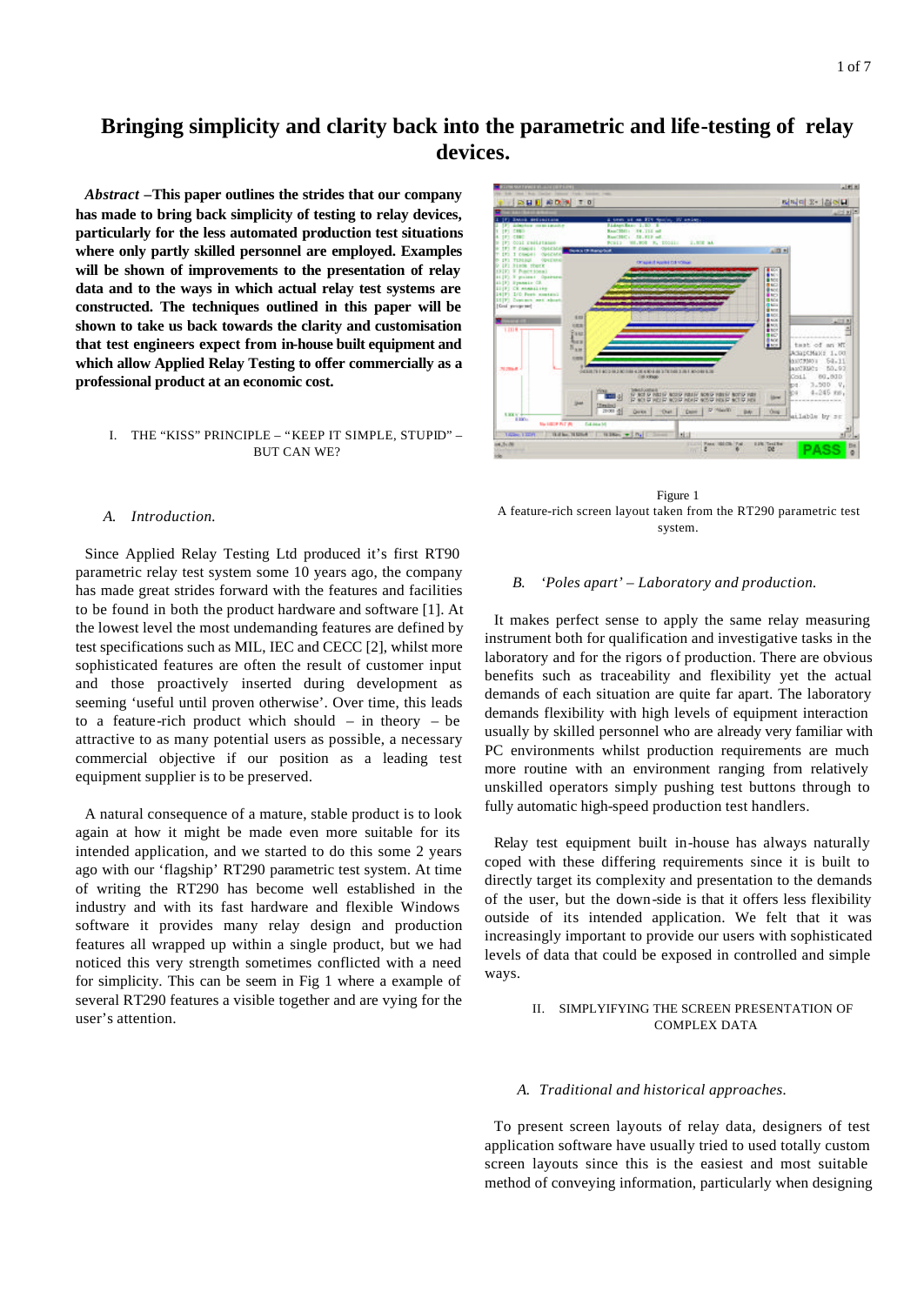in-house equipment and where the intended end-user is well identified.

As the PC format became the platform of choice for test equipment designers, the simple MS-DOS text screen layout could be used in this way to lay out data in a simple X-Y text matrix which was quick to create and fast to draw. This very 'free-form' format spawned a generation of software applications which were excellent for production operators and for unattended 'output-only' display but were unique in their 'look and feel', an increasing nuisance to users who spent time moving between applications or exchanging data.

This proliferation of unique DOS applications was not restricted to relay test equipment and as the Microsoft Windows operating system began to gain credibility, its standardisation of a menu-based, consistent application framework helped bring familiarity to the operation of PC software. Despite this, whilst desktop applications such as word-processing gained immediate benefit from the graphical user interface (GUI) of Windows, relay test applications were much slower in adopting these benefits, mainly because DOS relay test applications were already well established and trusted on production lines and Windows had yet to 'prove itself' as a stable operating system outside of the laboratory and office.

For companies such as Applied Relay Testing, this was an important evolutionary transition between DOS and Windows and it was clear that for some time period there would be a parallel requirement for both styles of software. To cope with this transition we were pro-active in implementing a DOS menu interface that matched the look and feel of a simple Windows application whilst embarking upon the work necessary to port existing relay test capability over to the Windows platform.

As companies began to discover the benefits of working in the Windows environment we were able to extend our test capability beyond that of our DOS environment and to offer graphical display and measurement previously only achievable with significant work within the limited DOS graphics screen modes [3]. Although Windows now offers a perfect way of mixing graphics and text within one window, the choice of how best to present multiple windows remains. If a relay test application can fit its required dis play into one display window it can be wrapped within what Microsoft calls a Single Document Interface (SDI) framework – many simple Windows programs use this format (Fig 2).



Figure 2 An example of the simple 'single document interface' (SDI).

Where more than one window of information may need to be open at the same time – such as is the case with a wordprocessor or when displaying graphical data and test program result data from a laboratory relay test, Microsoft created the Multiple Document Interface (MDI) framework to 'manage' the opening, closing and simple layout of the windows and to impose some consistency on this for the users who would be moving between various multiple window applications.



Figure 3 An example of the popular 'multiple document interface' (MDI).

Here at Applied Relay Testing we quickly adopted the MDI solution because it seemed the best way of providing a 'wordprocessor' for relay test data, allowing us to easily present the various RT290 window content types from the simplicity of selected test data result values to sophisticated graphical screens with cursors. (Fig 4). This solution was very effective but with customer expectation and gradual market trends the MDI solution is now being called into question as to whether it is actually the most efficient way of presenting our data.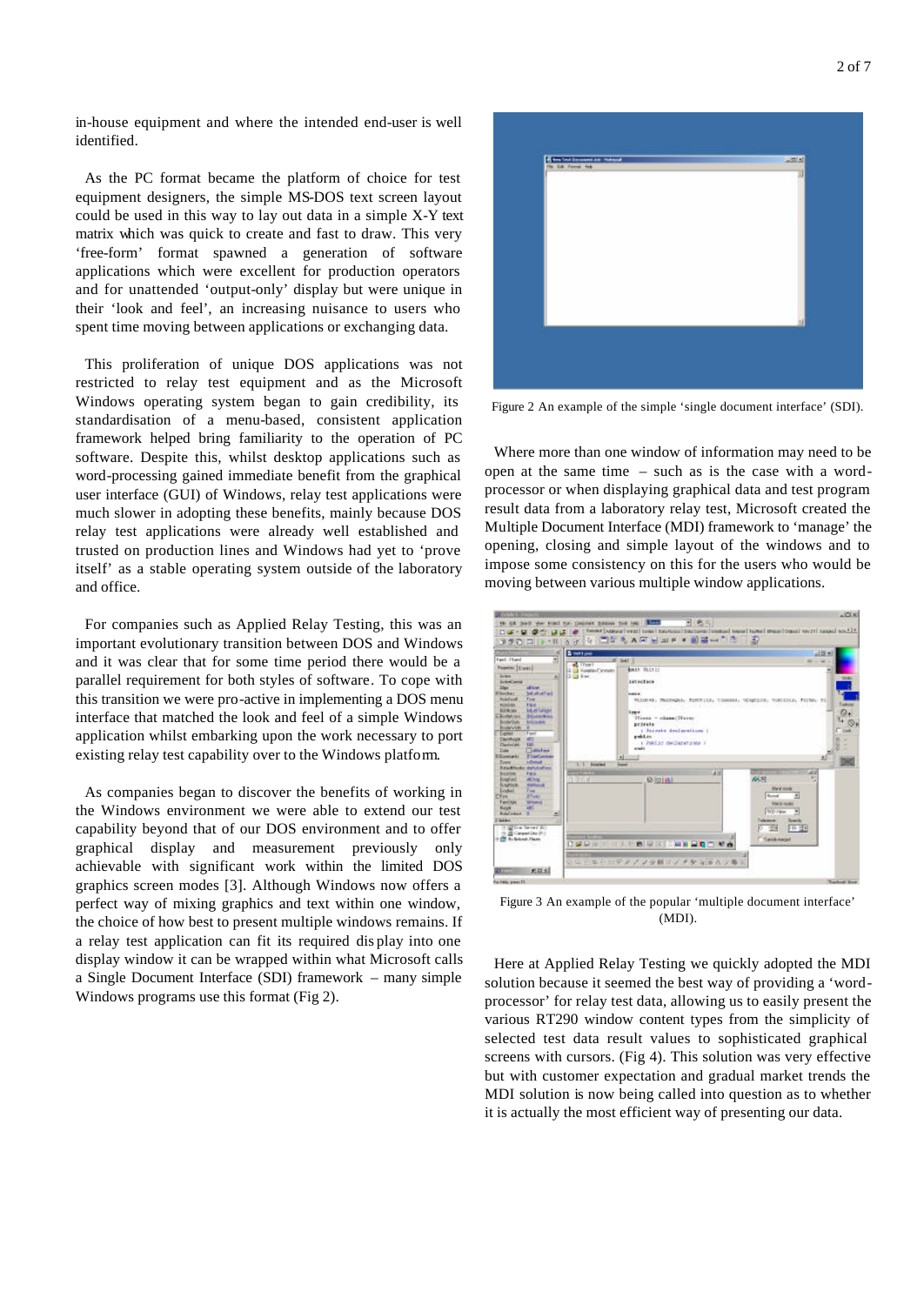



Figure 4 An example of our implementation of MDI on the RT290

As we noted the occasional difficulties in offering a Windows MDI environment to less skilled personnel (for example in production) it was clear that these problems were not confined to relay testing alone. Microsoft themselves indicated a trend away from exclusively MDI presentation techniques as their Office application moved through its various versions until today there is a well established 'pageswitched' format embodied by their applications that they see as requiring improved levels of clarity such as Outlook, FrontPage and others. Microsoft's solution for this employs a common single page display based on a shortcut bar together with an area that reveals only the data that is required at any one moment. Selection of other pages is simply achieved by invoking one of the exposed shortcuts on the shortcut bar (Fig 5). No direct provision is made for the user to 'casually' rearrange windows on the screen. For us, a solution such as this has very real benefits for the majority of relay test equipment users since the basic screen layout is simple by default and the available pages can be tailored to various levels of end-users simply by allowing an administrator to program the available shortcuts. (Since there seems to be no existing definition for this style of interface we shall refer to it from now on as a 'Shortcut Page Interface', or SPI).



Figure 5 An example of a shortcut page interface as used in Microsoft's FrontPage

# *B. Improving the clarity of Relay data within the Windows environment.*

Achieving a simplicity of relay test data display became paramount to us as we prepared to introduce our ReFlex range of low-cost test products. This was important because these products have significant end-use within production test applications where less-skilled operators are to be found and who are still often using very basic DOS information screens. It was clear to us however that the SPI's simple single pages of information as designed by ourselves would still create some difficulties where the end-user perceived a need to 'blend' a mix of data such as on an automated high-speed production line where some textual data might need to coexist with graphical displays of on-line trends.

To solve this dilemma we decided to take this already flexible SPI interface and to blend two more customer customisable features that we felt would create an application framework that we could employ within any level of end-use and which would permit us to offer a wide range of software solutions from simple production parametric testing through to the dataintensive requirements of life-testing. We made the following additions:

1. We added the ability for the end-user 'administrator' to build each single displayed page from one or more sizeable 'frames', each of which could contain any of relay the information displays – graphical or text. After choosing and designing this frame layout, it is 'locked' into a fixed page layout preventing anyone from intentionally or inadvertently modifying the appearance of the page. This one feature alone creates the possibility of having pages that are completely suited to any application of the test system. An example of an unattended automated test display is shown in Fig 6, and an example of an unskilled operator display in Fig 7 – both of these screen layouts can be designed and modified by the end-user.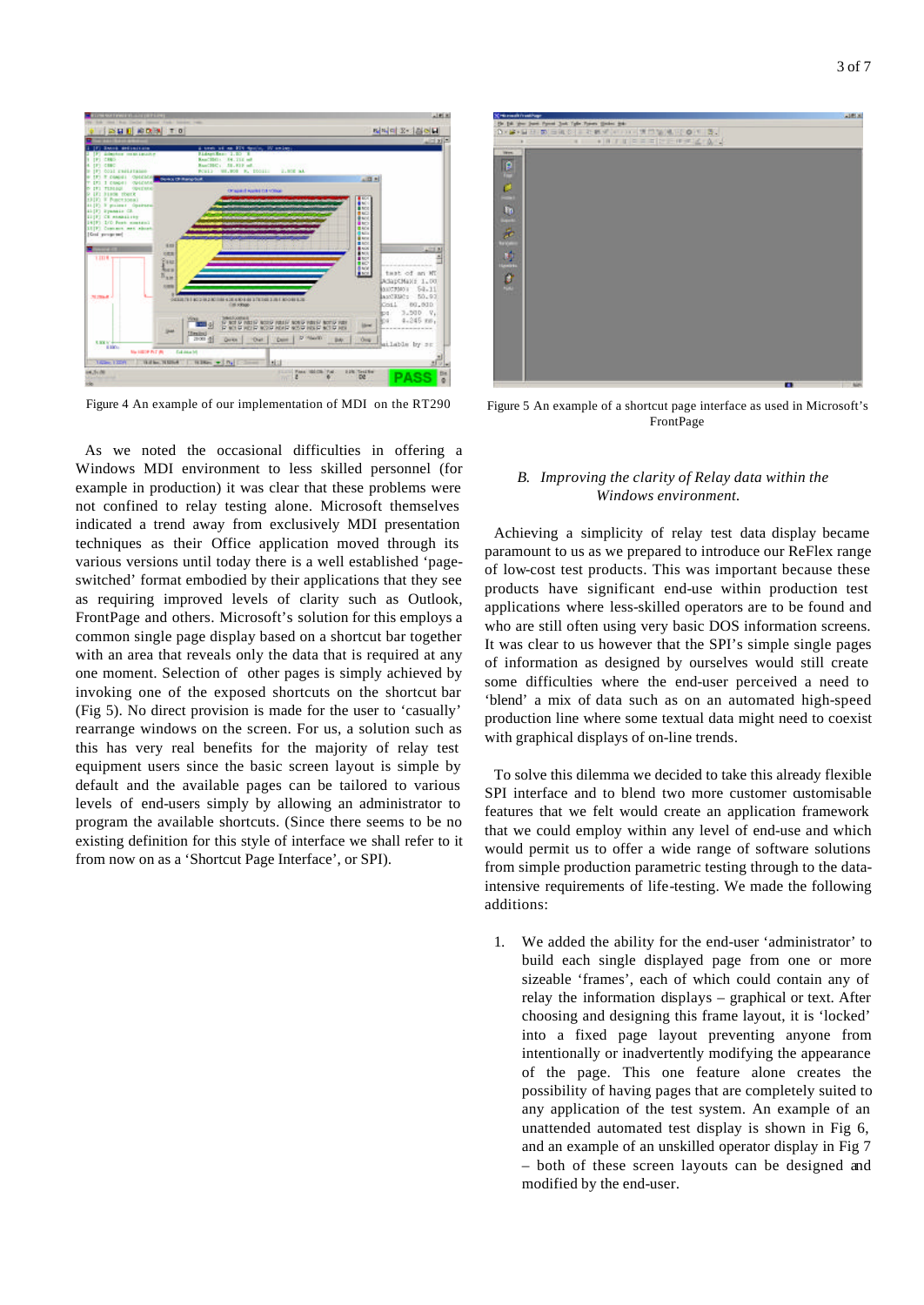

Figure 6 An example of an unattended automated test display.



Figure 7 An example of an unskilled operator display

2. We presented as much frame information as possible in HTML format to allow seamless interchange with the rapidly emerging world of web content. The result is a relay test display content that can be designed and managed using the plethora of web content tools and which allows extremely 'free-form' layout of displays. As a simple example Fig 8 shows how easy it is to add company-specific pictures or a logo to the relay data.



Figure 8 An example of adding customer-specific HTML content to a display.

To summarise the features of the final relay test application framework we have:

- 1. A simple single layout page only ever visible to the user.
- 2. There can be as many pages as are required. Some default pages are designed by ourselves at shipment but others can be added by a customer as required.
- 3. Each page is accessed by a named shortcut. Shortcut visibility is controlled by user level with an Operatorsupervisor-administrator hierarchy and restricted by passwords. For further clarity, shortcuts can be organised into customer defined 'folders' on the shortcut bar such as 'Operator', 'Maintenance', 'Detailed device info' etc.
- 4. Pages contain one or more hidden but sizeable frames, each frame contains any of the display information available on the test system. Customers design or modify their own page appearance by manipulating these frames and then locking the design into what appears to be a fixed single page layout.
- 5. The most flexible display data is actually a 'web page' HTML content that offers excellent display formatting and interchange with web tools.
- 6. The 'floating' windows of the MDI solution are still possible (i.e. windows that are not locked into a page layout) for example when a temporary graphics display of contact timing is required.

# III. DISTILLING HARDWARE COMPONENTS TO CREATE RELAY TEST SYSTEM SIMPLICITY

*A. How separate should parametric testing and lifetesting be?.*

In the quest to simplify and unify our relay test hardware and software we asked ourselves whether it might be possible to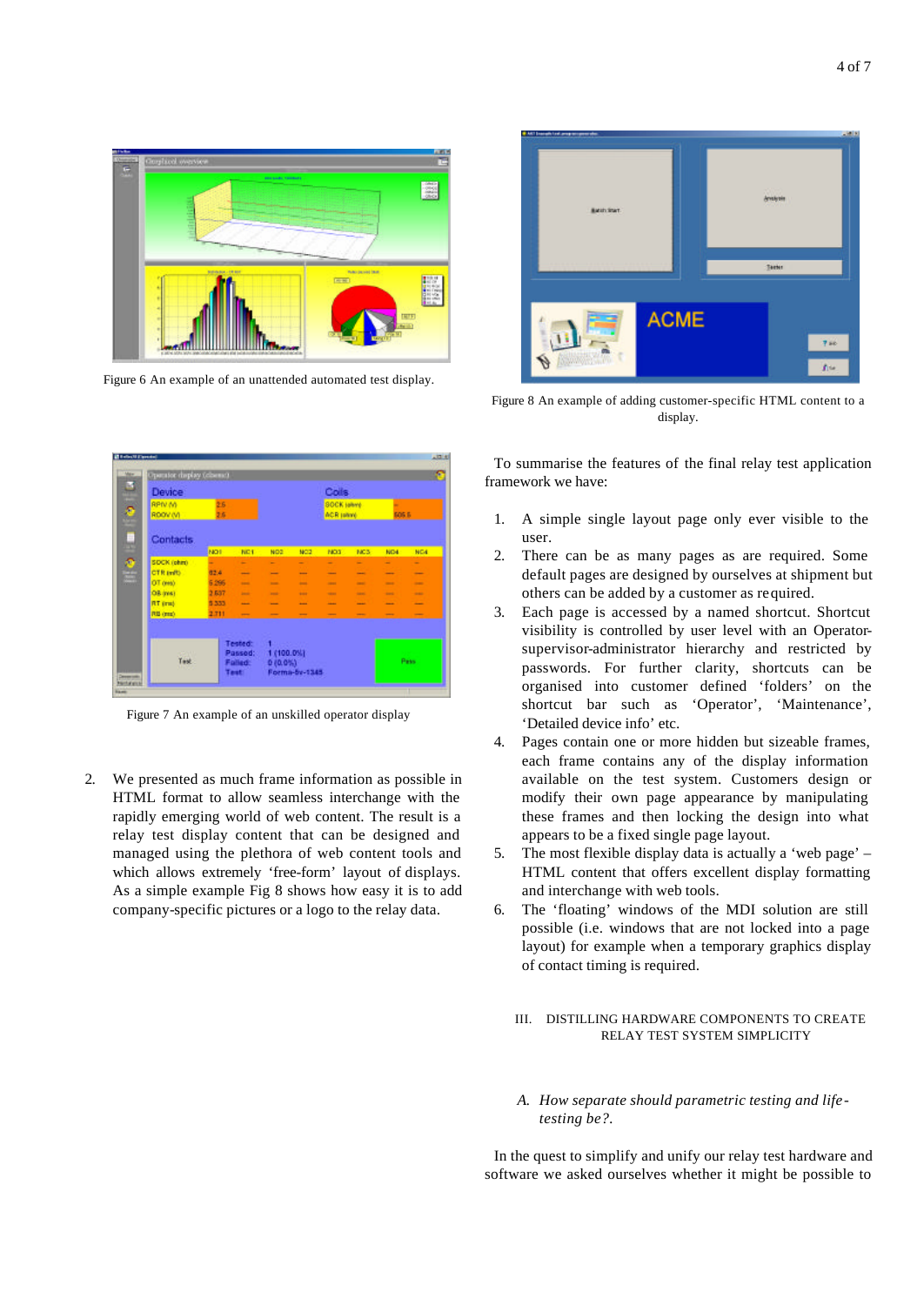simplify relay testing by somehow crossing the gap that exists between the requirement of parametric testing and life-testing.

From the point of view of the end-user, a parametric test system and a life test system are quite different machines. They implement different test methods and examine different parameters but more fundamentally a parametric test system (usually) works with only a single relay device whilst a life-test system may be simultaneously testing many tens of devices.

From our point of view as the manufacturer of relay test equipment though, the varied end-user requirements for various parametric and life-test systems have a parallel to the requests for various screen display types in that they range from simple to complex and with an attendant range of costs to achieve the desired result. It would seem that there is no way of imposing fixed life-test hardware capability on an end-user without serious impact on cost and acceptability and therefore the best situation for ourselves as suppliers of test equipment is to be able to offer quickly customisable complexities of equipment that while implementing the fundamentally required specification test methods, best fits with the end-users expectation of capability. This situation is most pronounced with relay life-test systems where cost escalates rapidly as number of devices and contacts increase and where there are vastly different expectations in terms of batch size and electrical requirements.

After having created the RT290 fast parametric test system and the very different RT96 real-world load life-test system we began to see how it might be possible to bring together the hardware parallelism of the RT290 and the RT96 into a general architecture that would not change the end-user test capability but would permit us to create test systems that were at once 'standard' yet apparently tailored to customer requirements to a degree previously only achievable by inhouse equipment.

The result was our new ReFlex range of hardware modular components which employed a novel architecture described in a previous paper [1]. These hardware components match with the coils and contacts of the device or devices under test and can be built quickly and flexibly into various test system configurations. One of the several cards within a ReFlex test system is shown in Fig 9 and is built around a field programmable gate array combined with relay-specific analogue circuitry. This 'card-per-device' architecture contains circuitry which permits a range of software-controlled operating modes such as:

- 1. Contact monitoring for timing, stick/miss, voltage drop and contact resistance in both single measurement and waveform capture modes.
- 2. Coil driving of latching, non-latching, DC and AC coils in both programmable V/I levels and waveformsynthesised modes.

3. The ability to cascade cards into multiple cards per chassis and to cascade multiple chassis into racks of equipment.



Figure 9 An example of relay specific analogue circuitry built around a FPGA.



Figure 10 The parallel testing solution employed by the ReFlex architecture.

This replicated and generic card solution (Fig 10) permits parallel testing and inherently provides no degradation of test capability as numbers of channels (i.e. coils and contacts) are added to the test system. In contrast, a more traditional multiplexed solution that utilises central resources shows a performance that slows as the number of channels increases.

Upon examination, it turns out that this parallel ReFlex architecture therefore 'crosses' the gap between parametric testing and life-testing, since test hardware is dedicated to every device coil and contact in exactly the way that is needed for the test bandwidth demands of a life-test system. This allows us to configure a test system simply by taking the customer requirements for parametric testing or life-testing and presenting the system capability within the appropriate housings. Figs 10 to 12 inc. show how broad this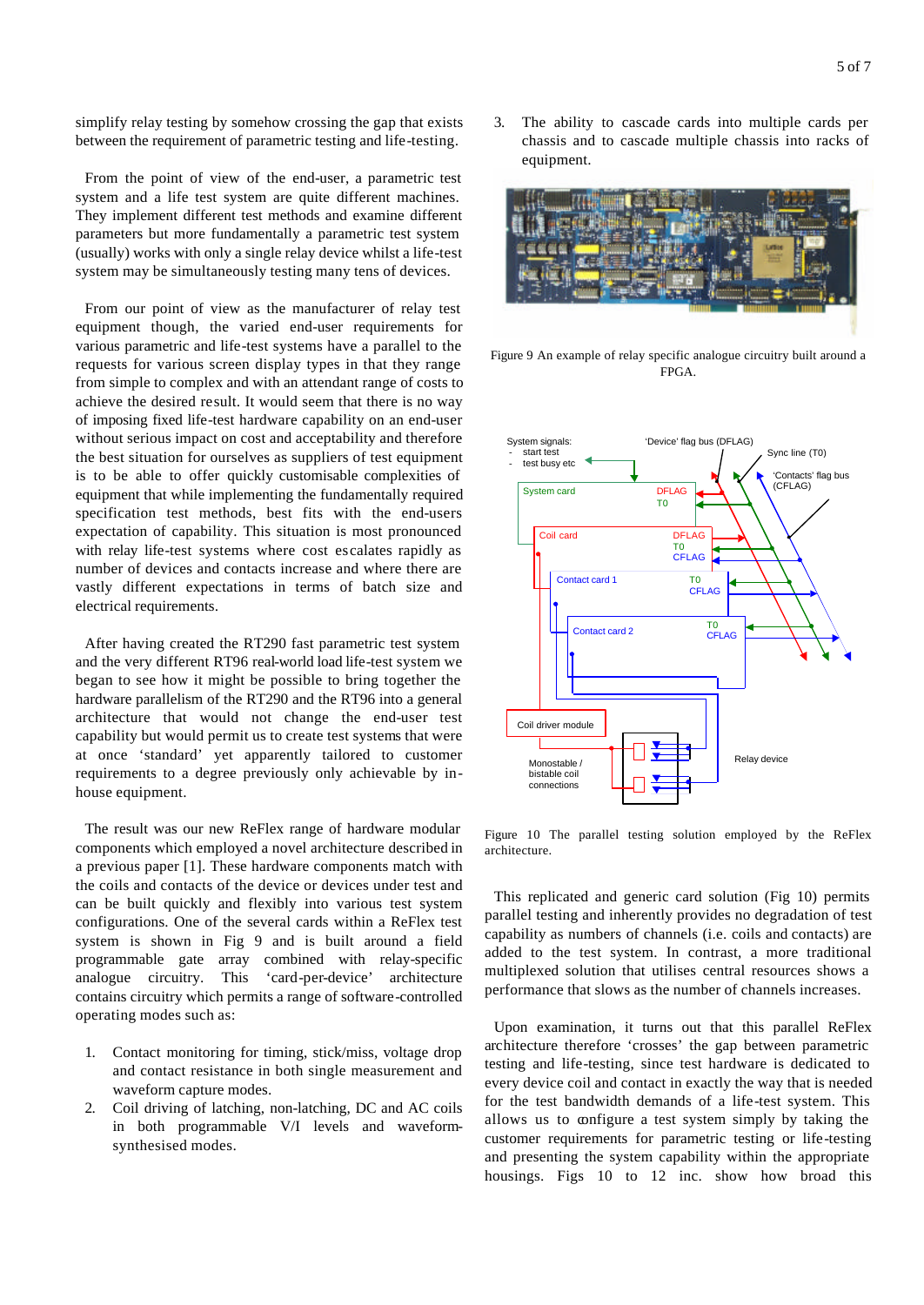configuration can be – the same hardware exists in the lowcost Reflex 20 parametric test system (Fig 11), a single chassis version of the flexible ReFlex 50 life-test system (Fig 12) and the multiple chassis version of the Reflex 50 (Fig 13). These systems are actually the same internal hardware simply replicated and configured slightly differently and with different relay test methods exposed at the software level.



Figure 11 The Reflex 20 parametric relay test system.



Figure 12 The Reflex 50 life test system



Figure 13 An illustration of a multiple chassis version of the Reflex 50 life-test system.

# *B. 'Dotting the I's and crossing the T's'.*

Since we need to be able to manufacture relay test systems quickly and efficiently, we needed to address the ways in which we could quickly ensure correct hardware operation. For example checks on the hardware that could only be run when the complete system was finally assembled would not be performed early enough in the commissioning process to be of best use. This is huge disadvantage of a central-resource based multiplexed approach which only permits realistic system self-test when all system hardware coexists.

With a parallel solution such as ReFlex however, it was possible for us to embed hardware tests of all digital and analogue circuitry on each card and to invoke these tests on a card-by-card basis, allowing any card to be tested separately at any time, both before and after system integration. The benefits are major:

- 1. The system self-test points totally to one card, allowing system self-test failures to refer exactly to the faulty card without ambiguity.
- 2. Systems are expandable almost without limit, since the self-test automatically expands with the system.

The re-design of our existing hardware architecture also allowed us to include more recent hardware support features, for example it is now cost-effective to employ on-card monitoring of in-box temperature (Fig 15). This allows us to investigate our thermal management not only during the physical configuration of a wide range of systems but to ensure that field operation conforms to the limits that we have allowed. This may have no direct effect on the testing of relay devices but the cost is trivial and the indirect benefits of